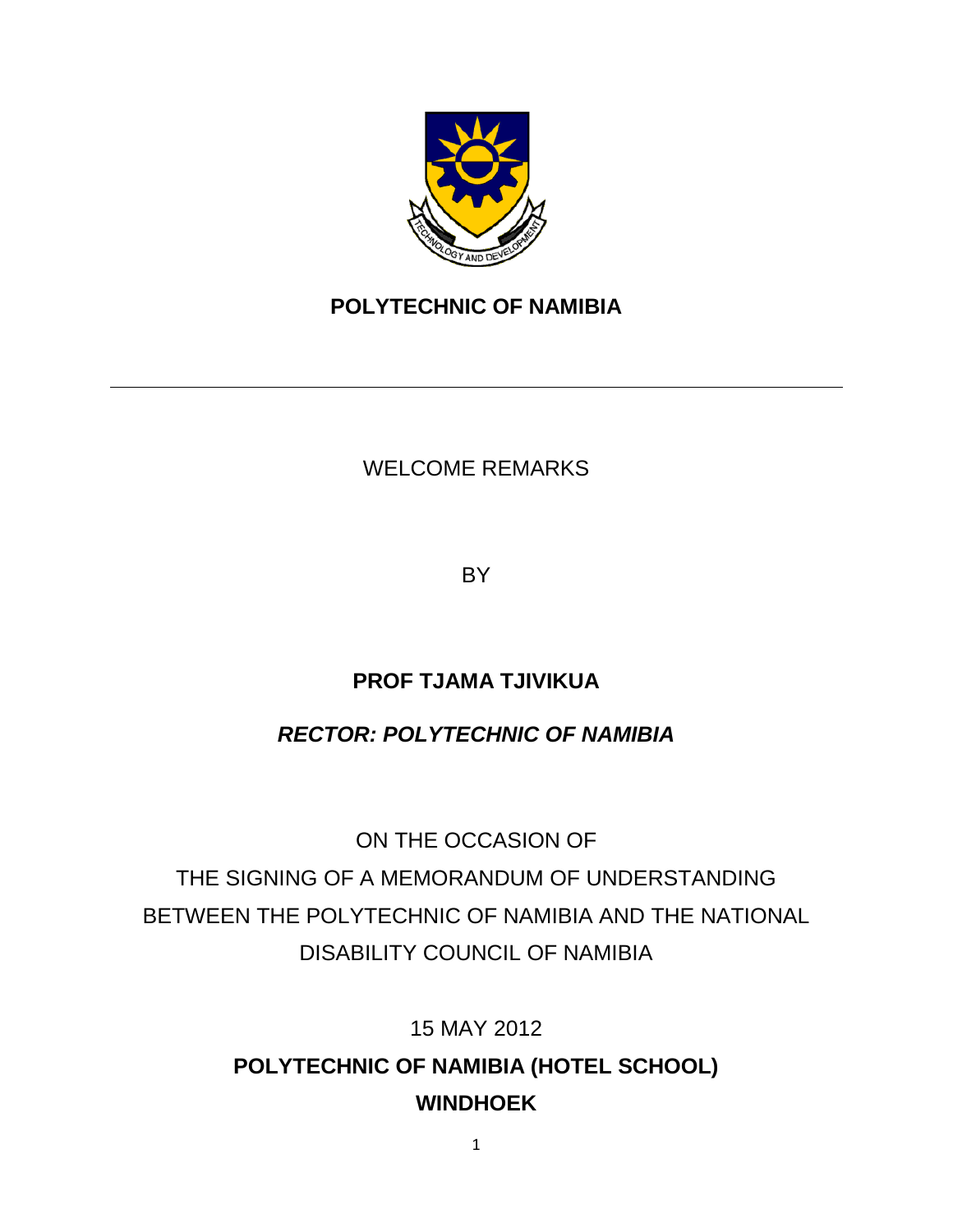Director of Ceremonies Honourable Member of Parliament, Ms Manombe-Ncube Director of Social Welfare Services, Mrs Batseba Katjiuongua Director of the National Disability Council of Namibia, Mr Martin Limbo Distinguished Permanent Secretaries Development partners Business community Polytechnic staff All esteemed invited guests Members of the Media Ladies and Gentlemen

I would like to warmly welcome you to this important occasion of the signing of a Memorandum of Understanding (MOU) between the Polytechnic of Namibia and the National Disability Council of Namibia. This is a particularly important partnership because it provides one of the many strategies needed for addressing the plight and aspirations of people living with disability, but it is also a key step towards our country meeting the obligations of the United Nations Convention on the Rights of People with Disability.

In this partnership the Polytechnic through its Centre for Entrepreneurship Development (CED) will provide capacity building initiatives in the following areas:

a) Disability Mainstreaming Programme;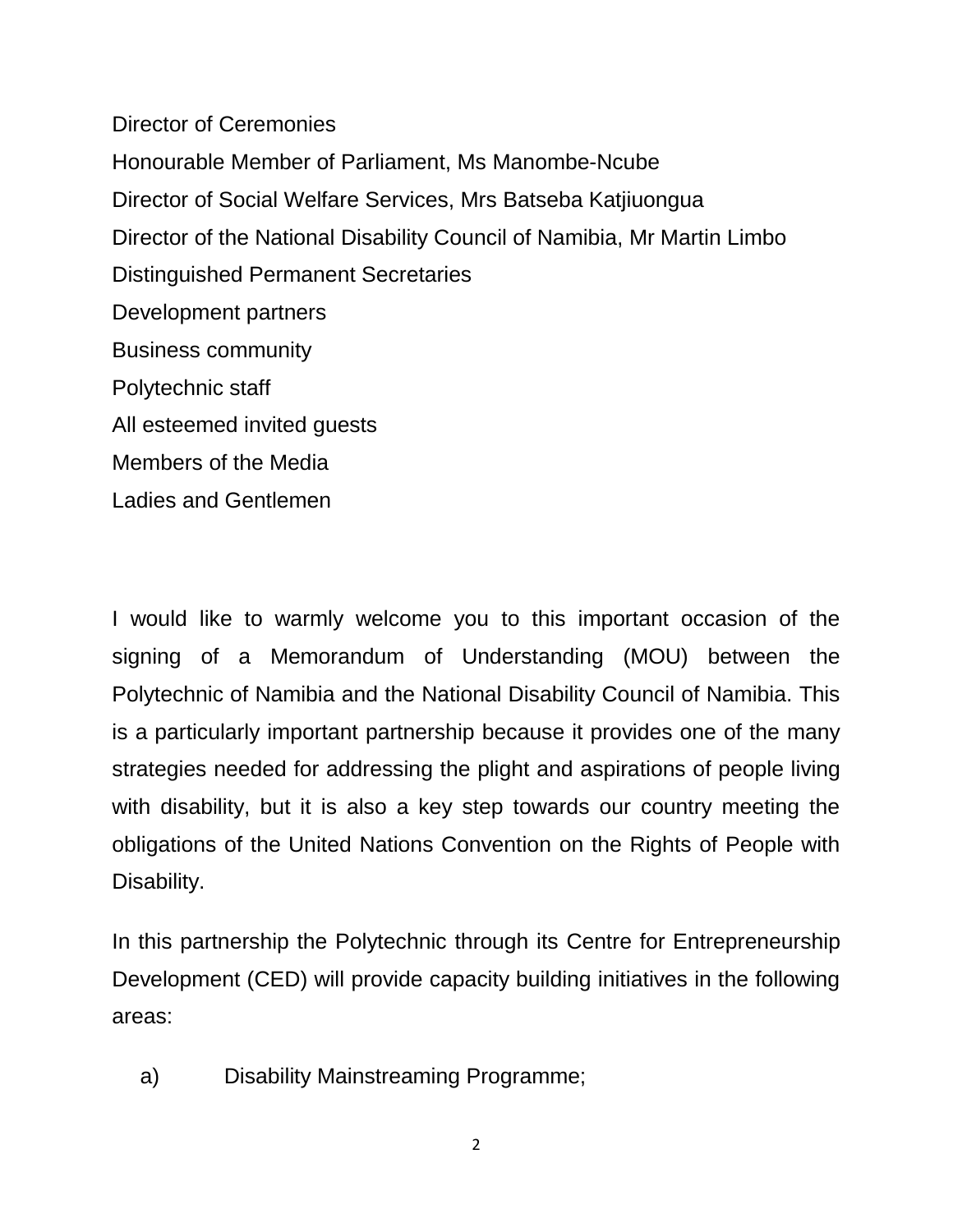- b) Various capacity and skills trainings ;
- c) Governance, NGO management and leadership development;
- d) Basic Entrepreneurship Training;
- e) Computer Literacy; and
- f) Disability Law Programme specific to Magistrates, Police Officers, Prison Officers, Defence Force Officials, Lawyers, Legal Drafters, Law Reform Commissioners, etc.

Of great significance is that this programme not only targets empowering those people living with disability, but it also seeks to create an enabling and friendly environment for the disabled through the training of officials in government and non-governmental agencies that provide services and support the disabled.

It gives me great pride that Polytechnic is involved in this initiative. As an institution of higher education in Namibia we need to be responsive to the needs of the country and its economy as well as to its various communities. More importantly, this programme is about mainstreaming disability. It is about reaffirming the quality of the rights and dignities of people with disabilities. It is also about ensuring that socioeconomic needs of people with disabilities are met and above all, enabling them to play a meaningful role in society.

The population census report estimates that Namibia has just under 90 000 people living with disability, which makes about 5% of the total population. While the distribution on gender basis is more or less equal between males and females, however, disability is much higher in rural areas, people are